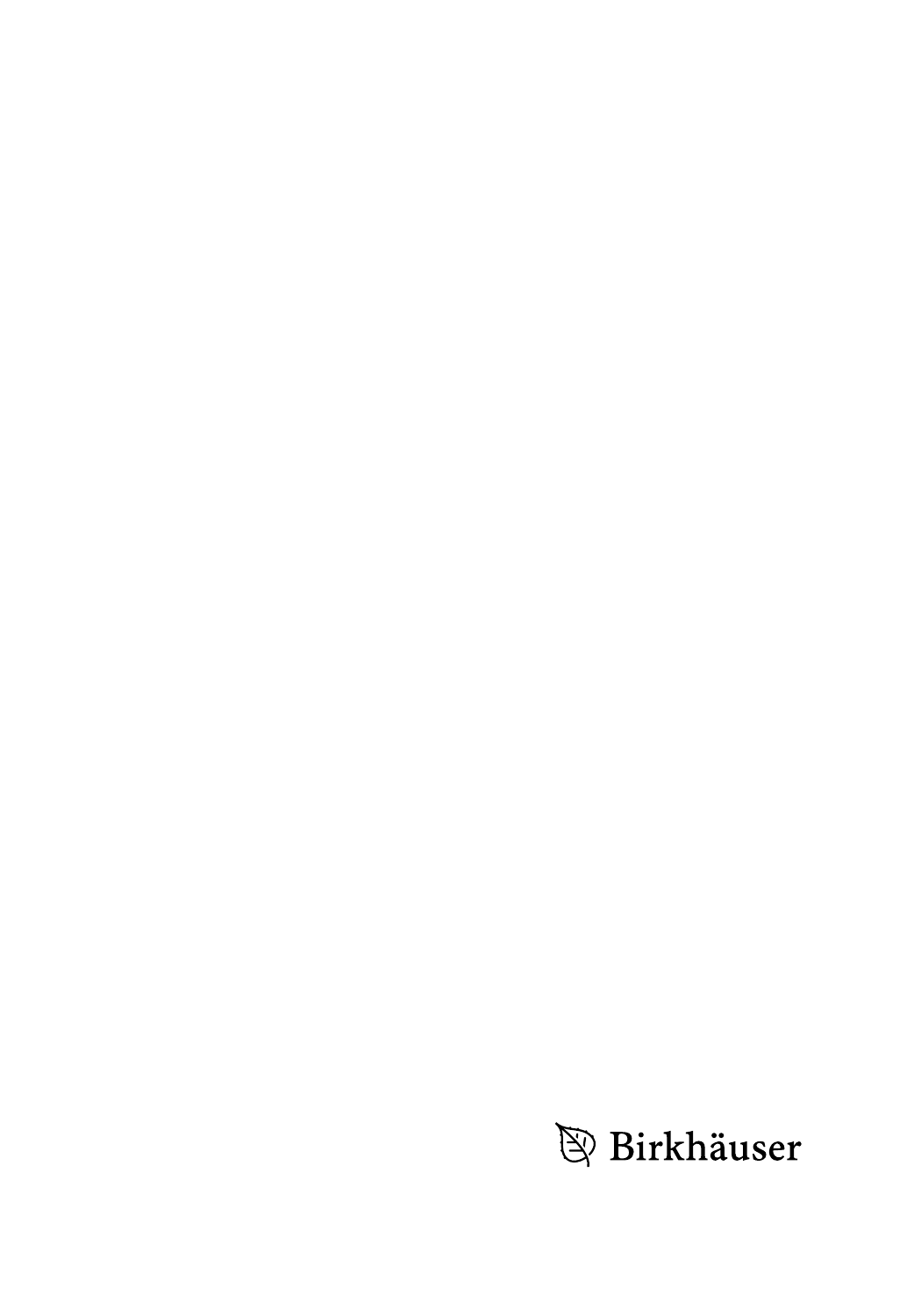#### **Advanced Courses in Mathematics CRM Barcelona**

Centre de Recerca Matemàtica

*Managing Editor:* Carles Casacuberta

For further volumes: http://www.springer.com/series/5038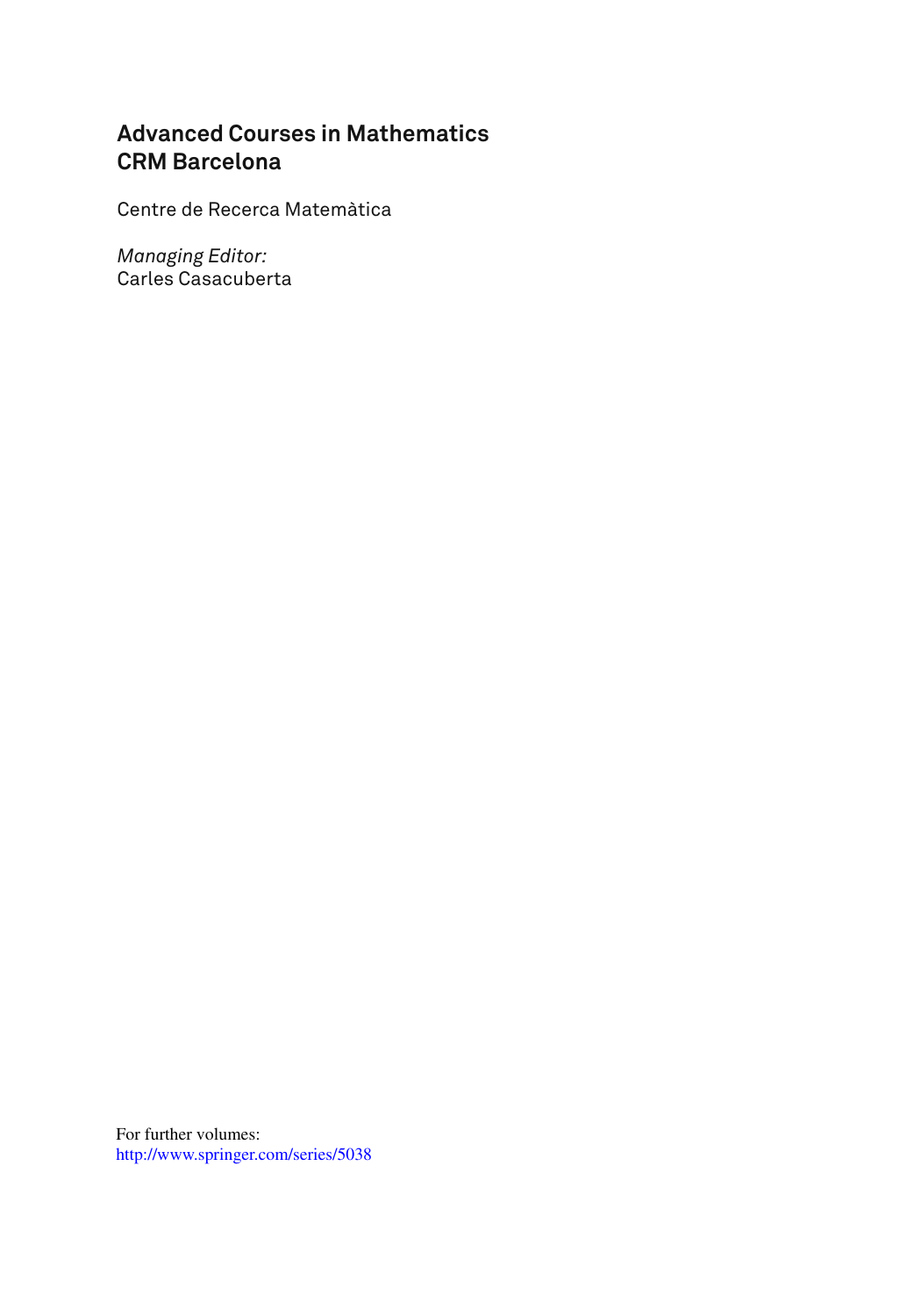Roberto Cominetti Francisco Facchinei Jean B. Lasserre

# Modern Optimization Modelling Techniques

*Editors for this volume*: Aris Daniilidis (Universitat Autònoma de Barcelona) Juan Enrique Martínez-Legaz (Universitat Autònoma de Barcelona)

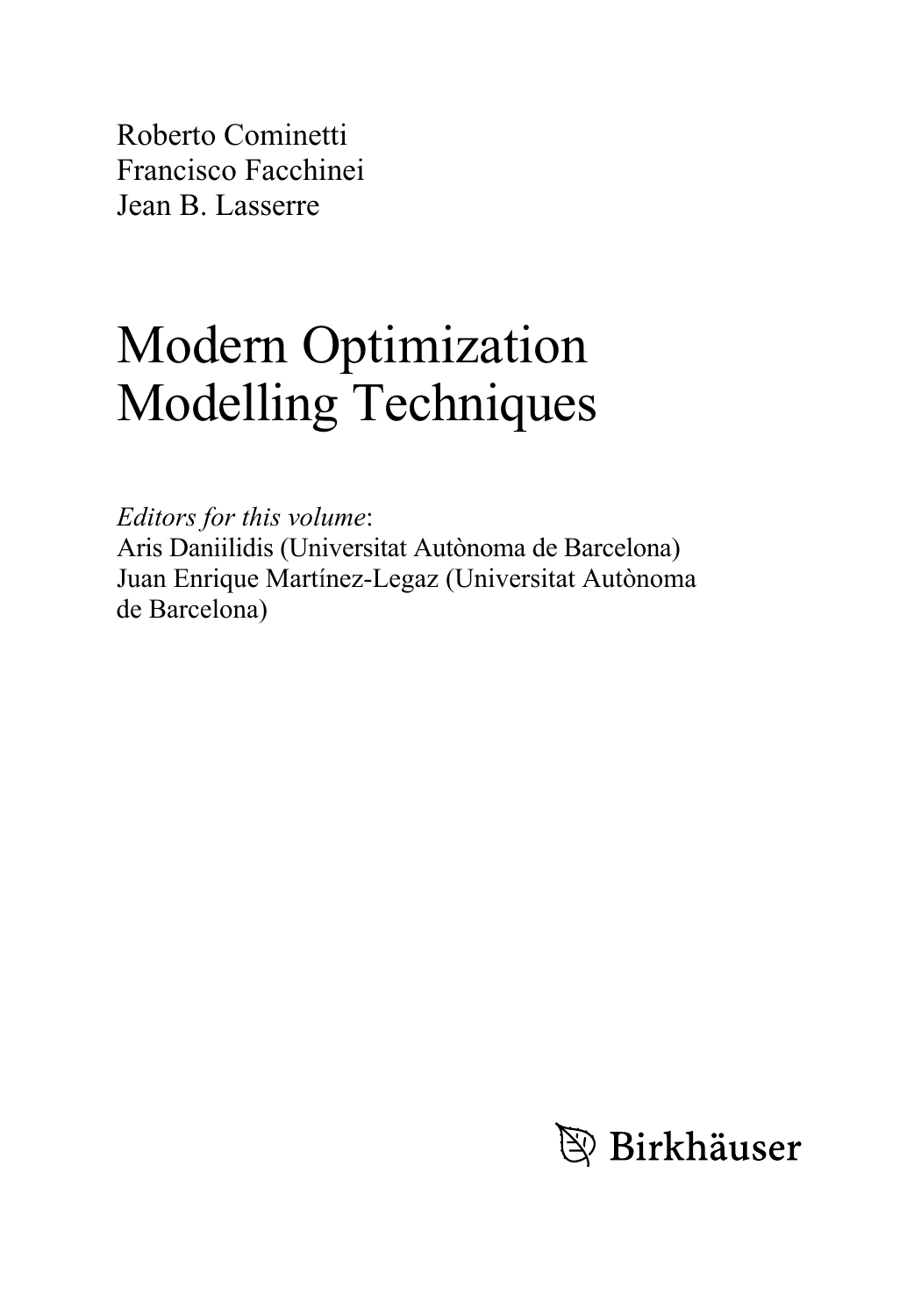Roberto Cominetti Francisco Facchinei Departamento de Ingeniería Industrial Universidad de Chile Santiago de Chile Università di Roma "La Sapienza"<br>Chile Roma Chile Roma

Jean B. Lasserre LAAS-CNRS Toulouse France

Italy Department of Computer, Control, and Management Engineering Antonio Ruberti

ISBN 978-3-0348-0290-1 ISBN 978-3-0348-0291-8 (eBook) DOI 10.1007/978-3-0348-0291-8 Springer Basel Heidelberg New York Dordrecht London

Library of Congress Control Number: 2012944421

Mathematics Subject Classification (2010): Primary: 90-XX, 91-XX; Secondary: 12Y05, 14P10, 65K10, 65K15, 90B20, 90C22, 90C26, 90C30, 90C33, 90C40, 91A10, 91A13, 91A26, 91B51

© Springer Basel 201 2

This work is subject to copyright. All rights are reserved by the Publisher, whether the whole or part of the material is concerned, specifically the rights of translation, reprinting, reuse of illustrations, recitation, broadcasting, reproduction on microfilms or in any other physical way, and transmission or information storage and retrieval, electronic adaptation, computer software, or by similar or dissimilar methodology now known or hereafter developed. Exempted from this legal reservation are brief excerpts in connection with reviews or scholarly analysis or material supplied specifically for the purpose of being entered and executed on a computer system, for exclusive use by the purchaser of the work. Duplication of this publication or parts thereof is permitted only under the provisions of the Copyright Law of the Publisher's location, in its current version, and permission for use must always be obtained from Springer. Permissions for use may be obtained through RightsLink at the Copyright Clearance Center. Violations are liable to prosecution under the respective Copyright Law.

The use of general descriptive names, registered names, trademarks, service marks, etc. in this publication does not imply, even in the absence of a specific statement, that such names are exempt from the relevant protective laws and regulations and therefore free for general use.

While the advice and information in this book are believed to be true and accurate at the date of publication, neither the authors nor the editors nor the publisher can accept any legal responsibility for any errors or omissions that may be made. The publisher makes no warranty, express or implied, with respect to the material contained herein.

Printed on acid-free paper

Springer Basel AG is part of Springer Science+Business Media (www.birkhauser-science.com)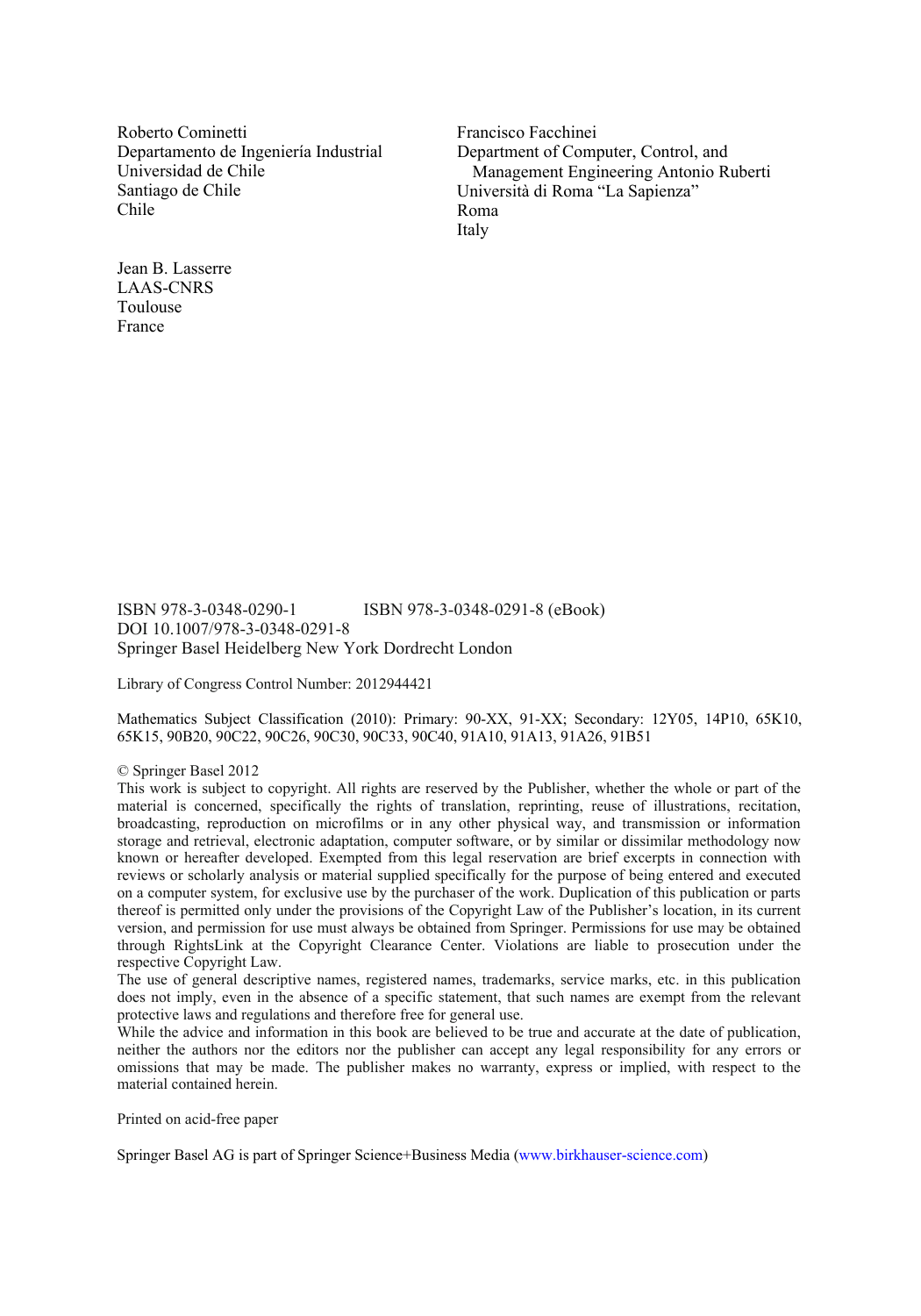## **Contents**

|              |                |                                                                                     | ix     |
|--------------|----------------|-------------------------------------------------------------------------------------|--------|
|              |                | Part I: Moments and Positive Polynomials for Optimization<br>Jean B. Lasserre       |        |
|              |                |                                                                                     | 3      |
| 1            |                | <b>Representation of Positive Polynomials</b>                                       |        |
|              | 1.1            | Sum of squares representations and semidefinite optimization                        | 8      |
|              | 1.2            | Nonnegative versus s.o.s. polynomials $\dots \dots \dots \dots \dots$               | 11     |
|              | 1.3            | Representation theorems: Univariate case                                            | 12     |
|              | 1.4            | Representation theorems: Multivariate case                                          | 14     |
|              | 1.5            | Polynomials positive on a compact basic semi-algebraic set                          | 17     |
|              |                | Representations via sums of squares<br>1.5.1                                        | 17     |
|              |                | A matrix version of Putinar's Positivstellensatz<br>1.5.2                           | 20     |
|              |                | An alternative representation<br>1.5.3                                              | 21     |
|              | 1.6            | Polynomials nonnegative on real varieties                                           | 23     |
|              | 1.7            | Representations with sparsity properties $\ldots \ldots \ldots \ldots$              | 24     |
|              | 1.8            |                                                                                     | 26     |
|              |                |                                                                                     |        |
| $\mathbf{2}$ | <b>Moments</b> |                                                                                     |        |
|              | 2.1            | One-dimensional moment problems                                                     | 31     |
|              |                | 2.1.1<br>The full moment problem $\dots \dots \dots \dots \dots \dots$              | 31     |
|              |                | 2.1.2<br>The truncated moment problem                                               | 33     |
|              | 2.2            | The multi-dimensional moment problem $\ldots \ldots \ldots \ldots$                  | 34     |
|              |                | Moment and localizing matrix<br>2.2.1                                               | $35\,$ |
|              |                | Positive and flat extensions of moment matrices<br>2.2.2                            | 38     |
|              | 2.3            | The K-moment problem $\dots \dots \dots \dots \dots \dots \dots \dots \dots$        | 38     |
|              | 2.4            | Moment conditions for bounded density $\dots \dots \dots \dots$                     | $42\,$ |
|              |                | The compact case $\ldots \ldots \ldots \ldots \ldots \ldots \ldots \ldots$<br>2.4.1 | 42     |
|              |                | The non-compact case $\ldots \ldots \ldots \ldots \ldots \ldots \ldots$<br>2.4.2    | 44     |
|              | 2.5            |                                                                                     | 45     |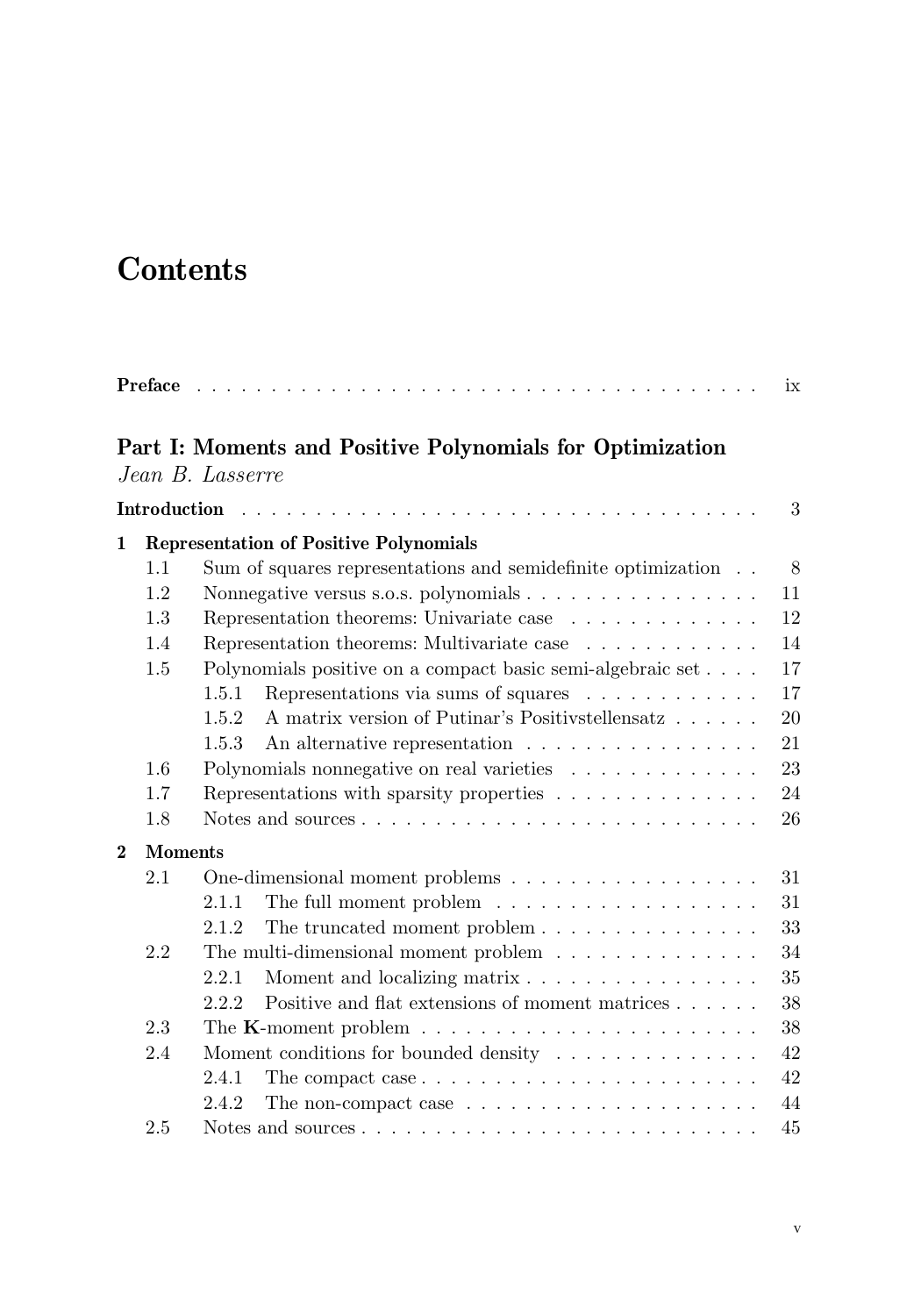| $\bf{3}$        |         | <b>Polynomial Optimization</b>                                                                              |
|-----------------|---------|-------------------------------------------------------------------------------------------------------------|
|                 | 3.1     | 48<br>The primal and dual points of view $\dots \dots \dots \dots \dots \dots$                              |
|                 | 3.2     | 49<br>Unconstrained polynomial optimization $\ldots \ldots \ldots \ldots$                                   |
|                 | 3.3     | 53<br>Constrained polynomial optimization: SDP-relaxations                                                  |
|                 |         | 53<br>A hierarchy of semidefinite relaxations<br>3.3.1                                                      |
|                 |         | 55<br>3.3.2<br>Obtaining global minimizers                                                                  |
|                 |         | 62<br>3.3.3                                                                                                 |
|                 |         | 62<br>3.3.4                                                                                                 |
|                 |         | 63<br>3.3.5                                                                                                 |
|                 | 3.4     | 65<br>Constrained polynomial optimization: LP-relaxations                                                   |
|                 |         | 65<br>The case of a basic semi-algebraic set<br>3.4.1                                                       |
|                 |         | 66<br>3.4.2                                                                                                 |
|                 | 3.5     | 66<br>Contrasting LP and semidefinite relaxations $\ldots \ldots \ldots \ldots \ldots$                      |
|                 | 3.6     | Putinar versus Karush-Kuhn-Tucker<br>68                                                                     |
|                 | 3.7     | 70                                                                                                          |
|                 |         | 71<br>3.7.1                                                                                                 |
|                 |         | 73<br>3.7.2<br>Back to unconstrained optimization                                                           |
|                 | 3.8     | Global minimization of a rational function $\ldots \ldots \ldots \ldots$<br>74                              |
|                 | 3.9     | 76<br>Exploiting symmetry $\dots \dots \dots \dots \dots \dots \dots \dots \dots$                           |
|                 | 3.10    | 78                                                                                                          |
|                 |         |                                                                                                             |
| 4               |         |                                                                                                             |
|                 | 4.1     | <b>Convexity in Polynomial Optimization</b>                                                                 |
|                 |         | 81<br>81<br>4.1.1                                                                                           |
|                 |         | Algebraic certificates of convexity<br>85<br>4.1.2                                                          |
|                 |         | Representation of convex polynomials<br>4.1.3                                                               |
|                 | 4.2     | 89<br>An extension of Jensen's inequality<br>90                                                             |
|                 |         | 4.2.1                                                                                                       |
|                 |         | 90<br>The s.o.s.-convex case $\dots \dots \dots \dots \dots \dots \dots$<br>4.2.2<br>91                     |
|                 | 4.3     | The strictly convex case $\dots \dots \dots \dots \dots \dots \dots$<br>92                                  |
|                 |         |                                                                                                             |
| $5\phantom{.0}$ |         | <b>Parametric Polynomial Optimization</b>                                                                   |
|                 | 5.1     | 93                                                                                                          |
|                 | $5.2\,$ | 95                                                                                                          |
|                 |         | 5.2.1<br>A related infinite-dimensional linear program<br>96                                                |
|                 |         | 5.2.2<br>Duality<br>99                                                                                      |
|                 | 5.3     | A hierarchy of semidefinite relaxations<br>101                                                              |
|                 |         | Semidefinite relaxations<br>5.3.1<br>101<br>.                                                               |
|                 |         | The dual semidefinite relaxations<br>5.3.2<br>103                                                           |
|                 |         | Persistency for Boolean variables<br>5.3.3<br>104<br>Estimating the density $g(\mathbf{y})$<br>5.3.4<br>105 |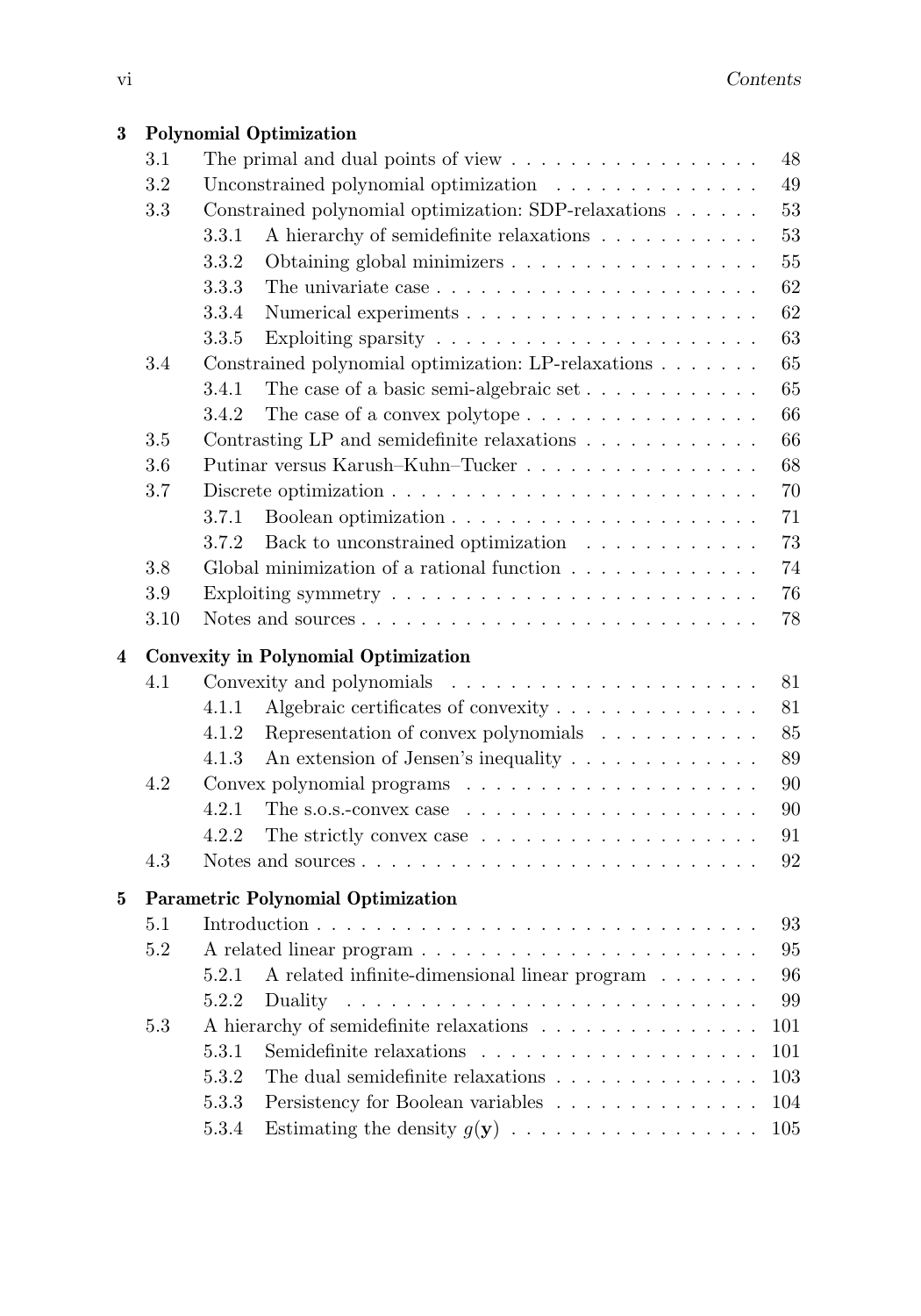|               | 5.3.5 Illustrative examples $\ldots \ldots \ldots \ldots \ldots \ldots \ldots \ldots \ldots 107$ |  |
|---------------|--------------------------------------------------------------------------------------------------|--|
| 5.4           | A joint + marginal algorithm for polynomial optimization $\dots$ 111                             |  |
| $5.5^{\circ}$ |                                                                                                  |  |
|               |                                                                                                  |  |
|               |                                                                                                  |  |
|               |                                                                                                  |  |

### **Part II: Computation of Generalized Nash Equilibria: Recent Advancements**

|              |            | Francisco Facchinei                                                                                                 |     |
|--------------|------------|---------------------------------------------------------------------------------------------------------------------|-----|
|              |            |                                                                                                                     |     |
|              |            |                                                                                                                     |     |
|              |            |                                                                                                                     |     |
| $\mathbf{1}$ |            | <b>Some Telecommunication Applications</b>                                                                          |     |
|              | 1.1        | Joint rate and power optimization in interference limited wireless                                                  |     |
|              | 1.2<br>1.3 | Rate maximization game over parallel Gaussian interference<br>GNEP: Power minimization game with Quality of Service |     |
|              |            | constraints over interference channels 148                                                                          |     |
| $\mathbf{2}$ |            | <b>NEPs and Jointly Convex GNEPs</b>                                                                                |     |
|              | 2.1        | The Nash equilibrium problem $\ldots \ldots \ldots \ldots \ldots \ldots 151$                                        |     |
| 3            |            | Jointly Convex Nash Equilibrium Problems 163                                                                        |     |
| 4            |            | <b>GNEPs with No Special Structure</b>                                                                              |     |
|              | 4.1        | Existence of solutions $\ldots \ldots \ldots \ldots \ldots \ldots \ldots \ldots \ldots 175$                         |     |
|              | 4.2        |                                                                                                                     | 177 |
|              | 4.3        |                                                                                                                     | 184 |
|              |            |                                                                                                                     | 189 |
|              |            | Appendix: Elements of variational inequality theory                                                                 | 191 |
|              |            |                                                                                                                     |     |

#### **Part III: Equilibrium and Learning in Traffic Networks**

Roberto Cominetti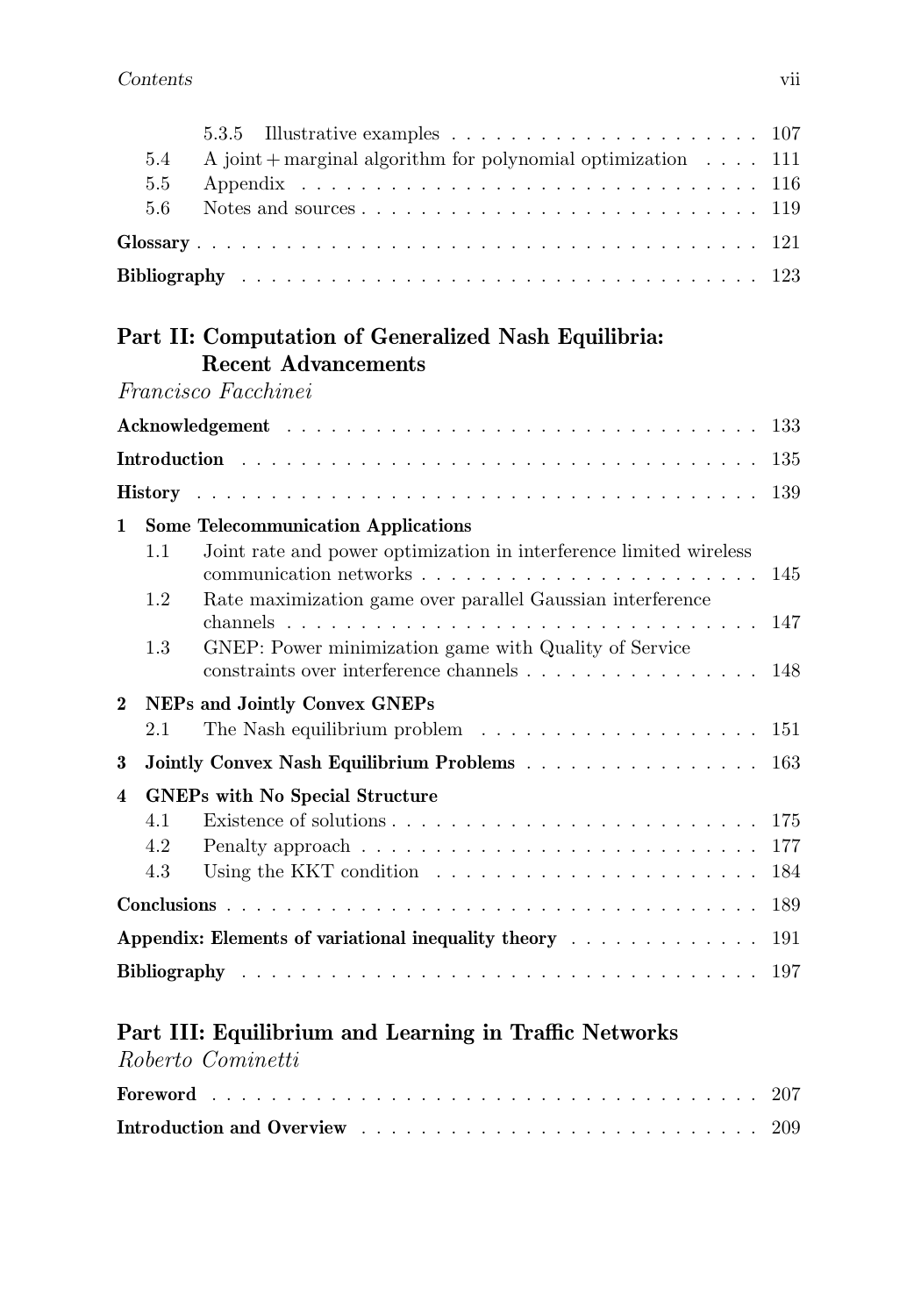| 1            |                     |       | Wardrop and Stochastic User Equilibrium                                              |
|--------------|---------------------|-------|--------------------------------------------------------------------------------------|
|              | 1.1                 |       | 213                                                                                  |
|              |                     | 1.1.1 | 215                                                                                  |
|              |                     | 1.1.2 | 215                                                                                  |
|              | 1.2                 |       | 217<br>Stochastic user equilibrium $\ldots \ldots \ldots \ldots \ldots \ldots$       |
|              | 1.3                 |       | 220                                                                                  |
| $\mathbf{2}$ |                     |       | Markovian Traffic Equilibrium                                                        |
|              | 2.1                 |       | 222                                                                                  |
|              |                     | 2.1.1 | 224                                                                                  |
|              |                     | 2.1.2 | 224                                                                                  |
|              |                     | 2.1.3 | 225                                                                                  |
|              | 2.2                 |       | 228                                                                                  |
|              |                     | 2.2.1 | 230                                                                                  |
|              | 2.3                 |       | 232                                                                                  |
|              |                     | 2.3.1 | 235                                                                                  |
|              |                     | 2.3.2 | Hessian calculation $\ldots \ldots \ldots \ldots \ldots \ldots \ldots \ldots$<br>236 |
| 3            |                     |       | <b>Adaptive Dynamics in Traffic Games</b>                                            |
|              | 3.1                 |       | 241                                                                                  |
|              |                     | 3.1.1 | 241                                                                                  |
|              |                     | 3.1.2 | 244<br>Rest points and perturbed game                                                |
|              |                     | 3.1.3 | 245<br>Asymptotic convergence of the dynamics                                        |
|              | 3.2                 |       | 248                                                                                  |
|              |                     | 3.2.1 | 248<br>Potential function and global attractor                                       |
|              |                     | 3.2.2 | 251<br>Lagrangian description of the dynamics $\ldots \ldots \ldots$                 |
|              |                     | 3.2.3 | The case of symmetric players $\dots \dots \dots \dots \dots \dots$<br>254           |
|              | <b>Appendices</b>   |       |                                                                                      |
|              | A                   |       | 259                                                                                  |
|              | B                   |       | Stochastic approximation $\ldots \ldots \ldots \ldots \ldots \ldots \ldots$<br>261   |
|              |                     | B.1   | 262<br>Differential inclusions $\ldots \ldots \ldots \ldots \ldots \ldots \ldots$    |
|              |                     | B.2   | 263<br>$\omega$ -limit sets and attractors                                           |
|              |                     | B.3   | 264                                                                                  |
|              | <b>Bibliography</b> |       | 265                                                                                  |